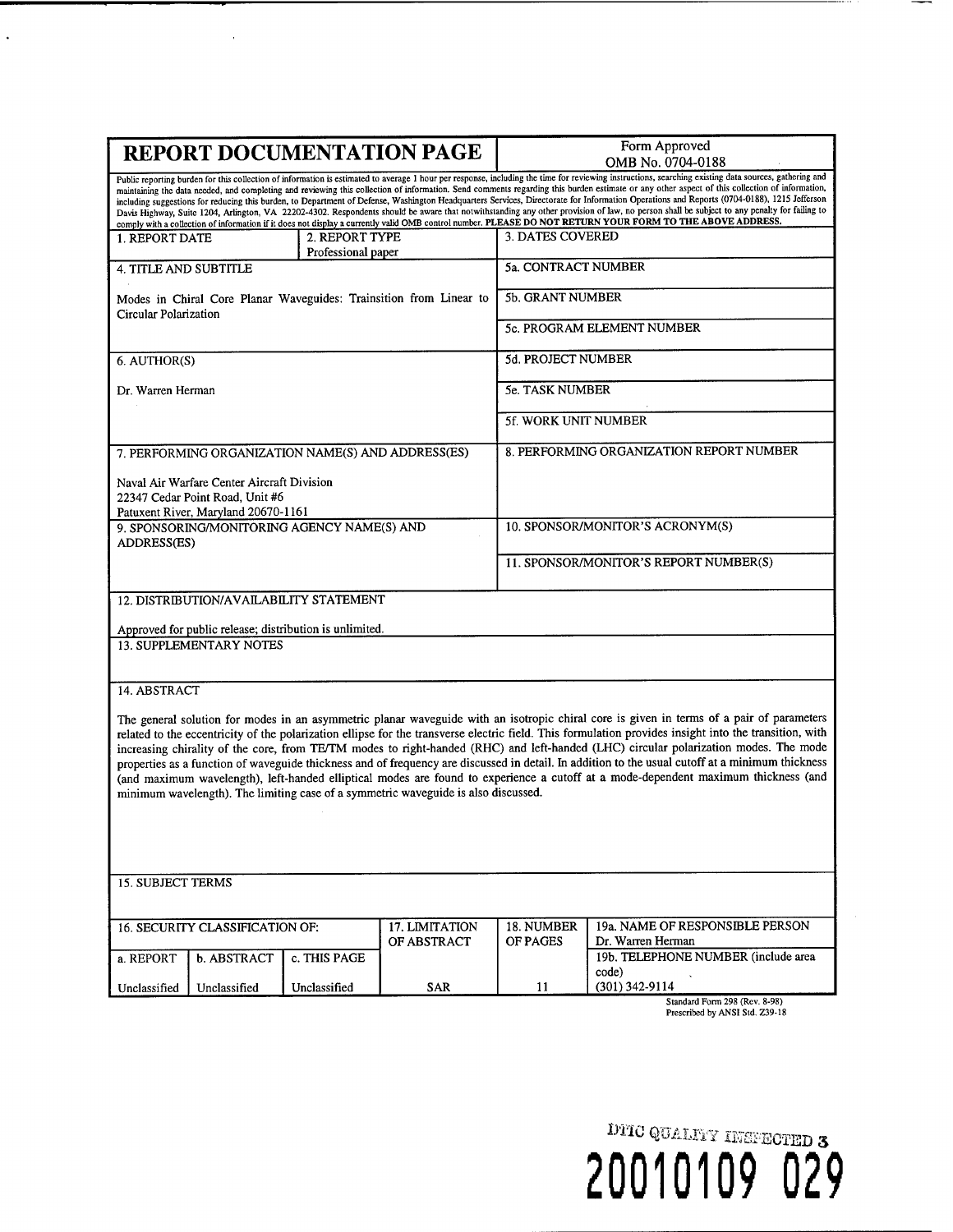# **Modes in chiral core planar waveguides: transition from linear to circular polarization**

**Warren N. Herman** 

Department **of** the Navy, EO Sensors Division Code 456, NAWCAD, Patuxent River, MD 20670

#### **Abstract**

The general solution for modes in an asymmetric planar waveguide with an isotropic chiral core is given in terms of a pair of parameters related to the eccentricity of the polarization ellipse for the transverse electric field. This formulation provides insight into the transition, with increasing chirality of the core, from TE/TM modes to right-handed (RHC) and left-handed (LHC) circular polarization modes. The mode properties as a function of waveguide thickness and of frequency are discussed in detail. In addition to the usual cutoff at a minimum thickness (and maximum wavelength), left-handed elliptical modes are found to experience a cutoff at a modedependent maximum thickness (and minimum wavelength). The limiting case of a symmetric waveguide is also discussed.

# **1. INTRODUCTION**

The effect of chiral media on electromagnetic waves has been the subject of investigation for two decades, with a good deal of the initial interest centered about radar wavelengths. $^{1,2,3}$  In keeping with the interest in that part of the electromagnetic spectrum, early studies of waveguides containing chiral media were on dielectric waveguides with conducting boundaries.<sup>\*\*</sup>.<sup>00</sup> At optical wavelengths in bulk material, one of the important physical effects of chirality is optical activity.<sup>8</sup> Chiral polymers<sup>9</sup> are potentially excellent materials for chiral optical waveguides provided sufficient<sup>10</sup> chirality can be realized in a polymer with low optical loss and good film-forming properties. Not surprisingly, chirality, or handedness, of the medium in alldielectric waveguides has been found to introduce considerable additional mathematical complexity resulting in mode properties that can substantially differ from the achiral dielectric case. Much of the work on planar chiral dielectric waveguides in the literature deals with symmetric boundaries,<sup>11,12,13,14,15</sup> in which the top and bottom claddings have the same dielectric properties. For asymmetric planar waveguides, perturbation techniques have been employed<sup>11,16,17</sup> or approximations have been made<sup>18</sup> to simplify the mathematics.

Here we develop the general solution to the asymmetric planar dielectric waveguide with an isotropic chiral core without making simplifying approximations. The allowed modes are elliptically polarized and, in our formulation, the modal equations contain a pair of parameters that determine the eccentricity of the polarization ellipse for the transverse electric field. The solution for a symmetric waveguide is presented as the limiting case when the top and bottom cladding indices are equal. When the values of the parameters are appropriate for transverse electric (TE) and transverse magnetic (TM) modes in the limit of vanishing chirality, the modal equations are easily seen to reduce to the well-known equations for the TE and TM modes of an achiral waveguide.

### 2. **FIELDS FOR CHIRAL MEDIA**

We use  $exp(i\omega t)$  time dependence for Maxwell's equations, which results in the equations involving time derivatives taking the forms

$$
\nabla \times \mathbf{E} + i\omega \mathbf{B} = 0 \quad , \quad \nabla \times \mathbf{H} - i\omega \mathbf{D} = 0 \quad , \tag{1}
$$

and adopt constitutive equations including chirality in the Drude-Born-Federov form,<sup>19</sup>

$$
\mathbf{D} = \varepsilon (\mathbf{E} + \gamma \nabla \times \mathbf{E}), \quad \mathbf{B} = \mu (\mathbf{H} + \gamma \nabla \times \mathbf{H}), \tag{2}
$$

where  $\varepsilon$  and  $\mu$  are the usual permittivity and permeability and  $\gamma$  is the chirality parameter, which has units of length. The wave equation for **E** resulting from Eqs.(1) and (2) contains a  $\nabla \times \mathbf{E}$ term. Wave equations in chiral media that  $reduce<sup>12,18</sup>$  to the Helmholtz equation can be obtained by employing Bohren's decomposition<sup>20</sup> of **E** and **H**, which may be taken to have the form<sup>18</sup>

$$
\mathbf{E} = \frac{1}{2} (\mathbf{F}^+ + \mathbf{F}^-) , \qquad \mathbf{H} = \frac{1}{2i} \sqrt{\frac{\varepsilon}{\mu} (\mathbf{F}^+ - \mathbf{F}^-) , (3)}
$$

with

$$
\mathbf{F}^{\pm} \equiv \mathbf{E} \pm i\sqrt{\mu/\varepsilon} \mathbf{H} \ . \tag{4}
$$

From Eqs.(l) and (2) it follows that the vector field functions **F'** satisfy

$$
\nabla \times \mathbf{F}^{\pm} = \mp k_0 n_{\pm} \mathbf{F}^{\pm} \quad , \tag{5}
$$

where

where  
\n
$$
n_{\pm} = \frac{n_g}{1 \pm \delta}
$$
,  $n_g = \sqrt{\frac{\varepsilon}{\varepsilon_0}}$ ,  $\delta = k_0 n_g \gamma$ , and  $k_0 = \frac{2\pi}{\lambda}$ . (6)

All example calculations in the figures in this paper are done for a wavelength of **633** nm. Note that, in terms of these quantities, the rotatory power in bulk material is  $\rho \approx k_0 n_e \delta$  for  $\delta \ll 1$ . The

vector fields  $\mathbf{F}^+$  and  $\mathbf{F}^-$  separately obey the Helmholtz equation,

$$
\nabla^2 \mathbf{F}^{\pm} + (k_0 n_{\pm})^2 \mathbf{F}^{\pm} = 0. \tag{7}
$$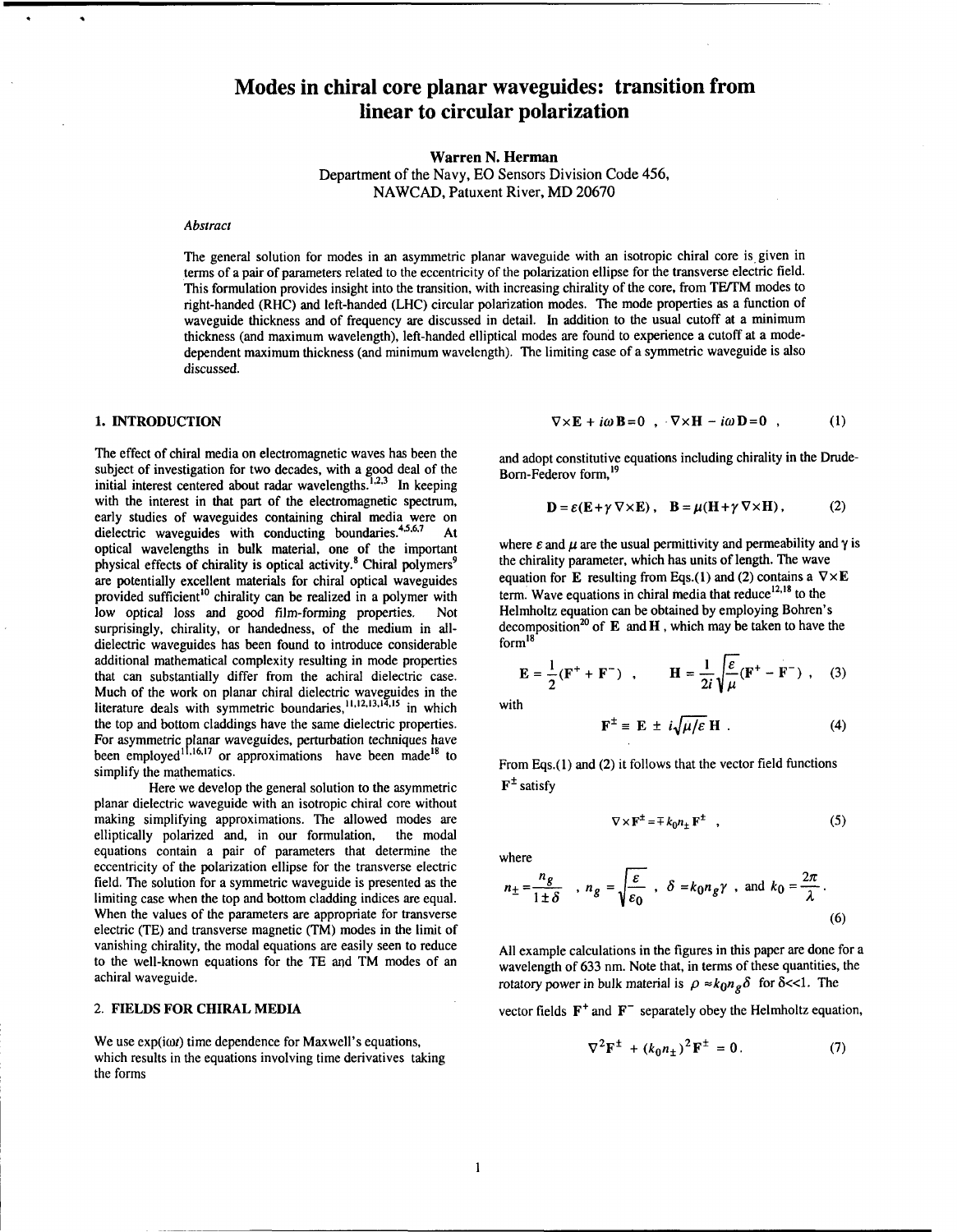

Figure 1. Coordinate system for an asymmetric planar waveguide with an isotropic chiral core.

In a bulk medium,  $F^+$  and  $F^-$  are plane waves with righthanded circular (RHC) and left-handed circular (LHC) polarization, respectively.

# **3. THE ASYMMETRIC PLANAR WAVEGUIDE**

The structure of the planar waveguide under consideration is shown in Fig. 1. The top and bottom claddings are not chiral and have refractive indices  $n_0$  and  $n_s$ , respectively, while the core is isotropic and has permittivity  $\varepsilon = \varepsilon_0 n_g^2$  and chirality  $\gamma$ . The bottom cladding will frequently be referred to as the substrate. The waveguide has thickness  $d$  and is assumed to be infinite in the  $\pm x$  direction. The notation here mostly follows that of Ref. 18 with a notable exception that here we use the symbol y for the chirality parameter instead of **p** used there in order to clearly distinguish between the chirality parameter in the constitutive equations from the usual symbol **p** for rotatory power.

Waveguide modes propagating in the *+z* direction have the form

$$
\mathbf{F}^{\pm}(y,z) = \mathbf{\Psi}^{\pm}(y) \exp(-ik_0 n_{\text{eff}} z), \qquad (8)
$$

where  $n_{\text{eff}}$  is the effective index of a mode with propagation constant  $\beta = k_0 n_{\text{eff}}$ . It follows<sup>21,18</sup> from Eqs.(5) that the y- and z-components of  $\Psi^{\pm}$  can be found from the x-component, and

consequently  $\Psi^{\pm}$  can be written

$$
\Psi_x^{\pm}(y) \equiv \psi^{\pm}(y),
$$
  
\n
$$
\Psi_y^{\pm}(y) = \pm i \frac{n_{eff}}{n_q} \psi^{\pm}(y), \qquad (9)
$$
  
\n
$$
\Psi_z^{\pm}(y) = \pm \frac{1}{k_0 n_q} \frac{d\psi^{\pm}(y)}{dy}
$$

where  $\psi^{\pm}(y)$  satisfy the Helmholtz equation,

$$
\frac{d^2\psi^{\pm}(y)}{dy^2} + k_0^2(n_q^2 - n_{eff}^2)\psi^{\pm}(y) = 0.
$$
 (10)

Here,  $q = \pm$  in the core layer, and  $q = 0$ , s in the top and bottom claddings, respectively.

The solution to Eqs.(10) can be expressed in the form

$$
\psi^{\pm}(y) = \begin{cases} A^{\pm} \exp(-vy), & y \ge 0 \\ B^{\pm} \cos(u^{\pm} y + \phi^{\pm}), & 0 < y < -d \\ C^{\pm} \exp(w(y+d)), & y \le -d \end{cases}
$$
 (11)

where

$$
u^{\pm} = k_0 \sqrt{n_{\pm}^2 - n_{\text{eff}}^2}, \quad v = k_0 \sqrt{n_{\text{eff}}^2 - n_0^2}, \quad w = k_0 \sqrt{n_{\text{eff}}^2 - n_s^2} \tag{12}
$$

A mode in the chiral core waveguide consists<sup>6</sup> of RHC- and LHC-polarized waves traveling down the guide with the same effective index  $n_{\text{eff}}$ , but total internal reflection off the interfaces is at different angles of incidence  $\theta^{\pm}$  due to differing refractive

indices  $n^{\pm}$ , *i.e.*,  $\sin \theta^{\pm} = n_{eff} / n_{\pm}$  and  $\cos \theta^{\pm} = u^{\pm}/(k_0 n_{\pm})$ . There are four such circularly polarized waves making up a mode in the core: one pair of RHC- and LHC-polarized waves

$$
\Phi_1^{\pm} = B^{\pm} \exp(-i\phi^{\pm})(\hat{s} \pm i\hat{p}_1^{\pm}) \exp(-iK_1^{\pm} \cdot \vec{r})
$$
 (14)

traveling toward the top interface with propagation vectors  ${\bf K}_1^{\dagger} = k_0 n_+(0, \cos\theta^{\dagger}, \sin\theta^{\dagger})$ , and another pair

$$
\Phi_2^{\pm} = B^{\pm} \exp(i\phi^{\pm})(\hat{s} \pm i\hat{p}_2^{\pm}) \exp(-i\mathbf{K}_2^{\pm} \cdot \vec{r})
$$
 (15)

traveling toward the bottom interface with propagation vectors  $K_2^{\pm} = k_0 n_+ (0, -\cos \theta^{\pm}, \sin \theta^{\pm})$ . The caret in Eqs.(14) and (15) denotes a unit vector and  $\hat{\mathbf{s}} = \hat{\mathbf{x}}$ ,  $\hat{\mathbf{p}}_{1,2}^{\dagger} = \hat{\mathbf{K}}_{1,2}^{\dagger} \times \hat{\mathbf{x}}$ .

The vector functions  $F^{\pm}$  are related to these circularly polarized waves by

$$
\mathbf{F}^{\pm} = \frac{1}{2} \left( \mathbf{D}_{1}^{\pm} + \mathbf{D}_{2}^{\pm} \right). \tag{16}
$$

The boundary conditions requiring continuity of the tangential components of E and **H** at the top and bottom interfaces give rise to 8 equations, which for completeness are given in the Appendix. Using trig identities, Eqs.(A9) to Using trig identities, Eqs.(A9) to (A12) can be written as linear equations for  $B^{\dagger} \sin \phi^{\dagger}$ ,  $B^{\dagger} \cos \phi^{\dagger}$  in the form

$$
M_{\gamma} (n_{\text{eff}}) \begin{bmatrix} B^{+} \sin \phi^{+} \\ B^{+} \cos \phi^{+} \\ B^{-} \sin \phi^{-} \\ B^{-} \cos \phi^{-} \end{bmatrix} = 0 ,
$$
  

$$
M_{\gamma} (n_{\text{eff}}) = \begin{bmatrix} \sigma_{0}^{+} & -1 & \sigma_{0}^{-} & -1 \\ r_{0} \sigma_{0}^{+} & -1 & -r_{0} \sigma_{0}^{-} & 1 \\ C^{+} & -S^{+} & C^{-} & -S^{-} \\ C r^{+} & -S r^{+} & -C r^{-} & S r^{-} \end{bmatrix}
$$
(17)

where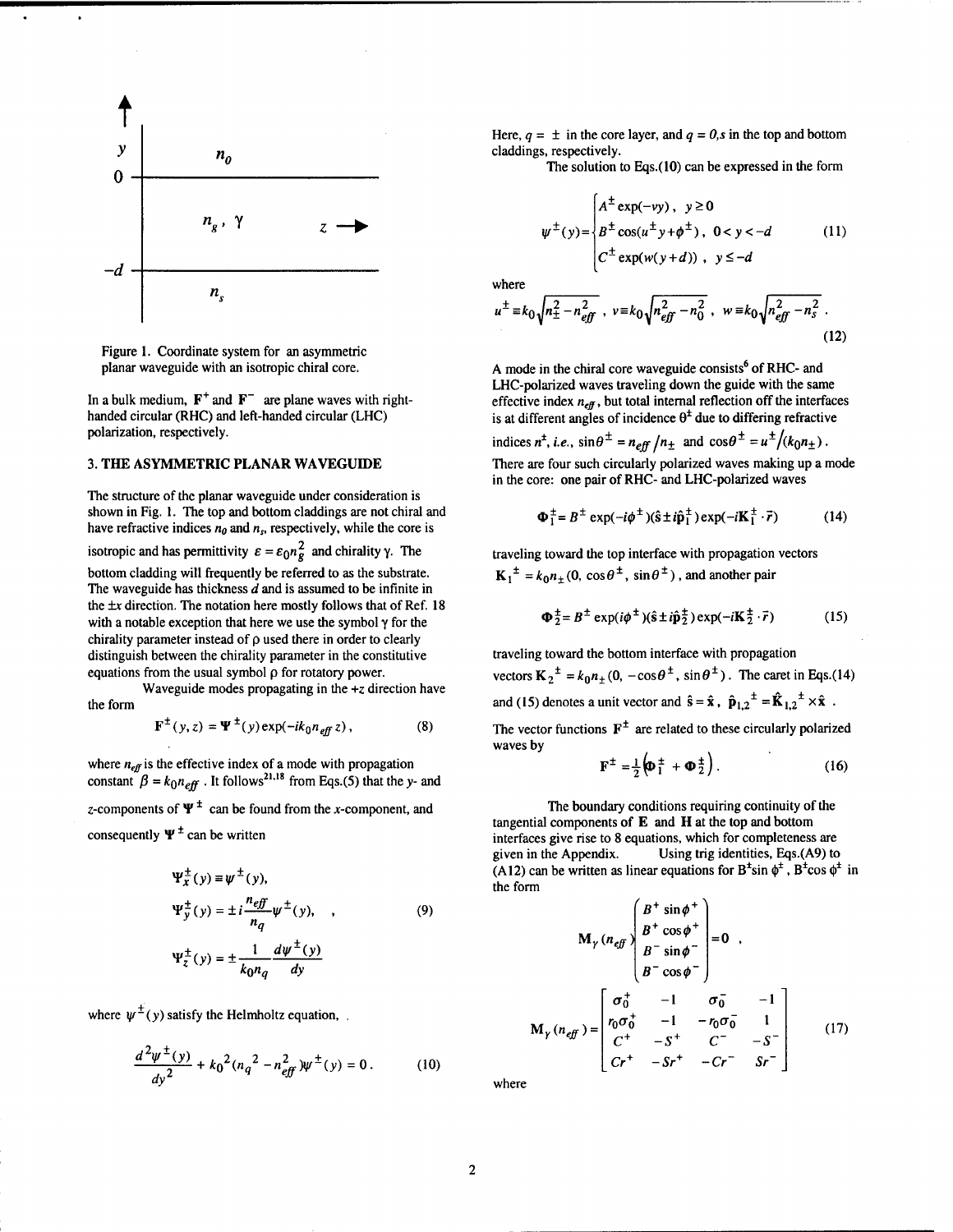$$
C^{\pm} = \sigma_{s}^{\pm} \cos(u^{\pm} d) + \sin(u^{\pm} d) ,
$$
  
\n
$$
Cr^{\pm} = r_{s} \sigma_{s}^{\pm} \cos(u^{\pm} d) + \sin(u^{\pm} d) ,
$$
  
\n
$$
S^{\pm} = \sigma_{s}^{\pm} \sin(u^{\pm} d) - \cos(u^{\pm} d) ,
$$
  
\n
$$
Sr^{\pm} = r_{s} \sigma_{s}^{\pm} \sin(u^{\pm} d) - \cos(u^{\pm} d) ,
$$
  
\n
$$
\sigma_{0}^{\pm} = (1 \pm \delta) \frac{u^{\pm}}{v} , \qquad \sigma_{s}^{\pm} = (1 \pm \delta) \frac{u^{\pm}}{w} ,
$$
  
\n
$$
r_{0} = \frac{n_{0}^{2}}{v} , \text{ and } r_{s} = \frac{n_{s}^{2}}{v} .
$$

 $n_g^2$ 

As usual, the vanishing of the determinant of the coefficient matrix in Eq.(17), **viz.,** 

 $n_g^2$ 

$$
D_{\gamma} (n_{\text{eff}}) = |M_{\gamma} (n_{\text{eff}})| = 0 \quad , \tag{19}
$$

determines the effective indices  $n_{\text{eff}}$  for the allowed modes. It is instructive to note that in the limit of zero chirality the matrix  $M_{\gamma}$ can be reduced to block form and the determinant  $\mathbf{I}$ 

$$
D_{\gamma}(n_{\text{eff}})|_{\gamma=0} \equiv D_0(n_{\text{eff}}) \text{ reduces to}
$$
  

$$
D_0(n_{\text{eff}}) = 4|\mathbf{M}_{TE}||\mathbf{M}_{TM}|,
$$
 (20)

where

$$
\mathbf{M}_{TE} = \begin{bmatrix} \sigma_0 & -1 \\ C & -S \end{bmatrix}, \quad \mathbf{M}_{TM} = \begin{bmatrix} r_0 \sigma_0 & -1 \\ Cr & -Sr \end{bmatrix}.
$$
 (21)

The matrix elements in Eq.(21) are devoid of  $\pm$  superscripts and correspond to the respective quantities defined in Eq.(18) but with  $\gamma=0$ . The separate vanishing of the determinants in Eq.(20) gives rise to the well-known<sup>22</sup> TE and TM mode equations, which will be further discussed below.

Eq.(19) only yields the allowed effective indices  $n_{\text{eff}}$ . To determine the remaining parameters, as well as an alternate approach to determining  $n_{\text{eff}}$ , we return to Eqs. (A9-A12) and require the vanishing of the determinant of the coefficients of *B+*  and *B-* in Eq.(A9) taken with (AIO) and of the determinant of the coefficients of  $B^+$  and  $B^-$  in Eq.(11) taken with (12). After some algebraic manipulation, we can write these conditions in the respective forms

$$
\frac{1}{1-\frac{\cot(\phi^+)}{\sigma_0^+}} + \frac{1}{1-\frac{\cot(\phi^-)}{\sigma_0^-}} = \frac{1}{\Delta_0} \quad , \tag{22}
$$

and

$$
\frac{1}{1 - \frac{\cot(u^+d - \phi^+)}{\sigma_s^+}} + \frac{1}{1 - \frac{\cot(u^-d - \phi^-)}{\sigma_s^-}} = \frac{1}{\Delta_s} \ , \qquad (23)
$$

where  $\Delta_0 = \frac{1}{2}(1 - r_0)$  and  $\Delta_s = \frac{1}{2}(1 - r_s)$ . These equations are identically satisfied upon introduction of new parameters **g** and h such that

$$
\cot(\phi^{\pm}) = \sigma_0^{\pm} \left( \frac{r_0 \pm g}{1 \pm g} \right), \qquad (24)
$$

and

$$
\cot(u^{\pm}d - \phi^{\pm}) = \sigma_s^{\pm} \left( \frac{r_s \pm h}{1 \pm h} \right). \tag{25}
$$

As a consequence, Eqs.(24) reduce Eqs.(A9) and (AIO) to the single equation

$$
B^{+} \frac{\sigma_0^{+} \sin \phi^{+}}{1+g} + B^{-} \frac{\sigma_0^{-} \sin \phi^{-}}{1-g} = 0, \qquad (26)
$$

and Eqs. $(25)$  reduce Eqs. $(A11)$  and  $(A12)$  to the single equation

$$
B^{+} \frac{\sigma_{s}^{+} \sin\left(u^{+} d - \phi^{+}\right)}{1+h} + B^{-} \frac{\sigma_{s}^{-} \sin\left(u^{-} d - \phi^{-}\right)}{1-h} = 0 \quad . \tag{27}
$$

Requiring the determinant of the coefficients of  $B^+$  and  $B^-$  to vanish in Eqs.(26)-(27) gives another condition that can be written

$$
\left(\frac{1+h}{1-h}\right) = \frac{Sr_0^+ + S_0^+ g}{Sr_0^- - S_0^- g},
$$
  
\n
$$
S_0^{\pm} \equiv \sigma_0^{\pm} \sin(u^{\pm} d) - \cos(u^{\pm} d),
$$
  
\n
$$
Sr_0^{\pm} \equiv \eta_0 \sigma_0^{\pm} \sin(u^{\pm} d) - \cos(u^{\pm} d),
$$
\n(28)

where we have used trig identities and Eqs.(24) together with  $\sigma_0^+\sigma_0^- = \sigma_s^+\sigma_0^-$ , which follows from their definitions in Eqs.(l8). Eqs.(24),(25) and (28) represent five equations for the 5 unknowns  $\phi^{\pm}$ , g, h, and  $n_{\text{eff}}$  and contain all conditions on these parameters imposed by the boundary conditions.

Equations for the subset  $(g, n_{\text{eff}})$  can be obtained by eliminating  $\phi^{\pm}$  in Eqs.(24) and (25) and also solving (28) for h as a function of  $g$  to arrive at

$$
u^{\pm}d = \cot^{-1}\left(\sigma_0^{\pm}\frac{r_0 \pm g}{1 \pm g}\right) + \cot^{-1}\left(\sigma_s^{\pm}\frac{r_s \pm h}{1 \pm h}\right) + m^{\pm}\pi \quad , \qquad (29)
$$

$$
h(g, n_{eff}) = \frac{(Sr_0^+ - Sn_0^-) + (S_0^+ + S_0^-)g}{(Sr_0^+ + Sr_0^-) + (S_0^+ - S_0^-)g},
$$
(30).

where  $m<sup>±</sup>$  are integers that are not necessarily equal. Using Eq.(30), the two equations in (29) can be simultaneously solved<sup>23</sup> for g and  $n_{\text{eff}}$  after which the phases  $\phi^{\text{F}}$  can then be found from  $(24)$ . Eqs.(29) reduce to the equation<sup>24</sup> for the TM modes of achiral media in the limits  $(\gamma \rightarrow 0, g \rightarrow 0) \Rightarrow h \rightarrow 0$ , although it also has solutions with TE mode limits as  $\gamma \rightarrow 0$  as explained in the following text. For each value of **m** in Eq.(29) there are two has solutions with TE mode limits as  $\gamma \rightarrow 0$  as explained in the following text. For each value of *m* in Eq.(29) there are two solutions for  $n_{eff}$ : one with  $|g| \le 1$  and one with  $|g| > 1$ . The former has the above-mentioned TM mode limit for  $\gamma \rightarrow 0$ , while the latter has a TE mode limit for  $y \rightarrow 0$ . Formally, the TE mode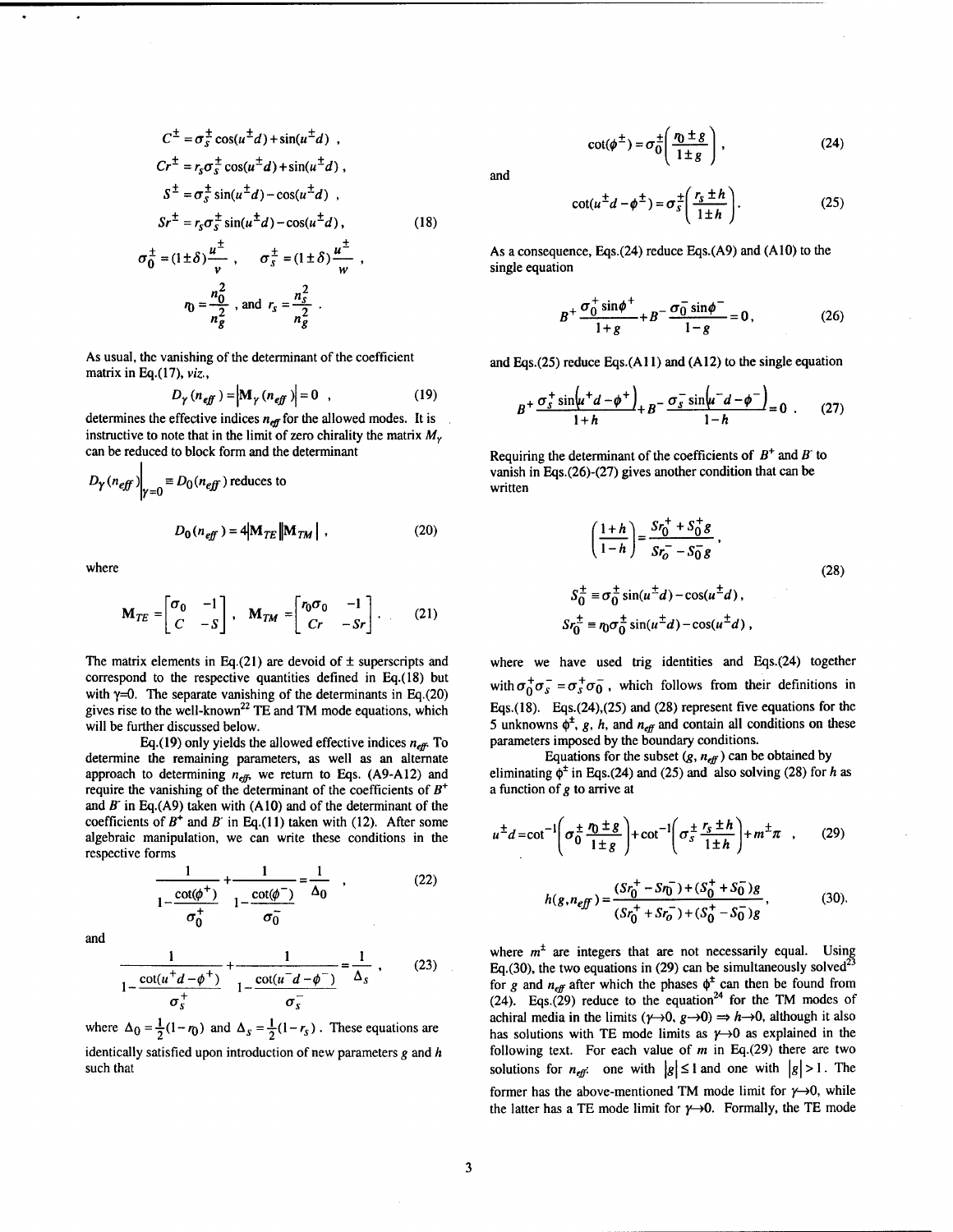limit of Eqs.(29) and (30) is ( $\gamma \rightarrow 0$ ,  $g \rightarrow \pm \infty$ )  $\Rightarrow h \rightarrow \pm \infty$ . Because efficient numerical solution of Eq.(29) requires good initial guesses for the unknowns  $n_{\text{eff}}$  and g, it is advantageous for the modes with a TE limit (*viz.*, those with  $|g| > 1$ ) to change to new parameters

$$
\overline{g} = 1/g, \qquad \overline{h} = 1/h, \qquad (31)
$$

in order to limit the parameter space in which to search for a solution. With these substitutions, Eqs.(29) and (30) take the forms

$$
u^{\pm}d = \cot^{-1}\left(\sigma_0^{\pm} \frac{\eta_0 \overline{g} \pm 1}{\overline{g} \pm 1}\right) + \cot^{-1}\left(\sigma_s^{\pm} \frac{r_s \overline{h} \pm 1}{\overline{h} \pm 1}\right) + m^{\pm}\pi \quad , \quad (32)
$$

$$
\overline{h}(\overline{g}, n_{\text{eff}}) = \frac{(Sr_0^+ + Sn_0^-)\overline{g} + (S_0^+ - S_0^-)}{(Sr_0^+ - Sn_0^-)\overline{g} + (S_0^+ + S_0^-)},
$$
\n(33)

and the parameter space for solutions with a TE mode limit is then restricted to  $|\overline{g}| \le 1$ . In both cases, values of  $n_{\text{eff}}$  are limited to  $\max(n_0, n_s) < \text{neff} < \min(n_+, n_+)$  if both the RHC and LHC components of the modes [see Eqs. (14)-(16)] are to be totally internally reflected as required for completely guided modes. Once  $n_{\text{eff}}$  and g (or  $\bar{g}$ ) are found, the phases  $\phi^{\pm}$  can be obtained

from Eq.(24) and, selecting  $B^-$  as the arbitrary amplitude, the remaining constants  $A^{\pm}$ ,  $B^{\pm}$ , and  $C^{\pm}$  can be obtained from Eqs.(26), (30), (Al-A2), and (AS-A6):

$$
B^{+} = B^{-} \left( \frac{g + r_0}{g - r_0} \right) \frac{\cos \phi^{-}}{\cos \phi^{+}} , \qquad (34)
$$

$$
A^{\pm} = B^{-} \cos \phi \left( \frac{g \pm \sqrt{n}}{g - n} \right) , \qquad (35)
$$

$$
C^{\pm} = B^{-} \cos \left( u^{-} d - \phi^{-} \left( \frac{h \pm \sqrt{r_s}}{h - r_s} \right) \right). \tag{36}
$$

Note that for modes involving solutions  $\bar{g}$  of Eq.(32), the phases  $\phi^{\pm}$ , and constants  $A^{\pm}$ ,  $B^{\pm}$ , and  $C^{\pm}$  can be found from Eqs.(24) and (34-36) simply by first calculating the corresponding value of **g**  using  $g = 1/\overline{g}$ .

# 4. **DISCUSSION**

### Polarization of the Transverse Electric Field

An essential step leading to the form of the solution to the chiral core asymmetric planar waveguide given in the previous section is recognizing that two of the constraints arising from the boundary conditions can be written in the particular forms given in Eqs.(22) and (23), which can then readily be seen to be identically satisfied by introduction of the parameters **g** and  $h$  as in Eqs.(24) and (25). We will now show that these parameters (as well as their counterparts  $\vec{g}$  and  $\vec{h}$ ) are measures of the eccentricity of the polarization ellipse for the transverse electric field in the top and bottom claddings.

From Eqs.(3), **(8).** and (9), the transverse electric field is given by

$$
\mathbf{E}_T = \frac{1}{2} \left\{ \left[ \psi^+(y) + \psi^-(y) \right] \hat{\mathbf{x}} + in_{\text{eff}} \left[ \frac{\psi^+(y)}{n_+} - \frac{\psi^-(y)}{n_-} \right] \hat{\mathbf{y}} \right\}
$$
  
 
$$
\times \exp(-ik_0 n_{\text{eff}} z)
$$
 (37)

which is recognized to be elliptically polarized in general, with major axes lying along either the x- or y-axes. Using Eq.(35) in  $(37)$ , the ratio of the y-component to the x-component everywhere in the top cladding (achiral) is given by

$$
\frac{E_y}{E_x}\bigg|_{y\geq 0} = i\frac{n_{\text{eff}}}{n_0}\frac{\sqrt{n_0}}{g} = i\frac{n_{\text{eff}}}{n_g}\frac{1}{g}.
$$
\n(38)

Noting that  $n_{\text{eff}} / n_g \approx 1$ , especially far from cutoff, the polarization state of the transverse field in the top cladding can be inferred from the value of  $g$  as follows:

TM:

\n
$$
g \rightarrow 0
$$
\nTE:

\n
$$
g \rightarrow \pm \infty \text{ (or } \overline{g} \rightarrow 0)
$$
\n
$$
\sim \text{RHC:} \qquad g \rightarrow +1 \text{ (or } \overline{g} \rightarrow +1)
$$
\n
$$
\sim \text{LHC:} \qquad g \rightarrow -1 \text{ (or } \overline{g} \rightarrow -1)
$$
\n(39)

The parameter *h* gives the polarization state of the transverse field in the bottom cladding in a similar fashion because the use of Eq.(36) in (37) gives

$$
\frac{E_y}{E_x}\bigg|_{y\leq -d} = i\frac{n_{\text{eff}}}{n_s}\frac{\sqrt{r_s}}{h} = i\frac{n_{\text{eff}}}{n_g}\frac{1}{h}.
$$
 (40)

In the core, the eccentricity of the polarization ellipse varies as a function of y. The polarization state there is seen to depend on  $B^+$  and  $B^-$  as follows:  $B^- = 0 \Rightarrow RHC$ ,  $B^+ = 0 \Rightarrow$ depend on  $B^+$  and  $B^-$  as follows:  $B^- = 0 \Rightarrow$  RHC,  $B^+ = 0 \Rightarrow$  LHC,  $[B^- \rightarrow B^+$  as  $\gamma \rightarrow 0] \Rightarrow$  TM. From Eqs.(24) and (26), we can derive the equation

$$
\frac{B^+}{B^-} = sign \left[ \frac{(g+1)}{(g-1)} \right]
$$
  
 
$$
\times \sqrt{\left\{ \left[ \frac{(g+1)}{\sigma_0^+} \right]^2 + (g+\eta_0)^2 \right\} / \left\{ \left[ \frac{(g-1)}{\sigma_0^-} \right]^2 + (g-\eta_0)^2 \right\}}
$$
  
(41)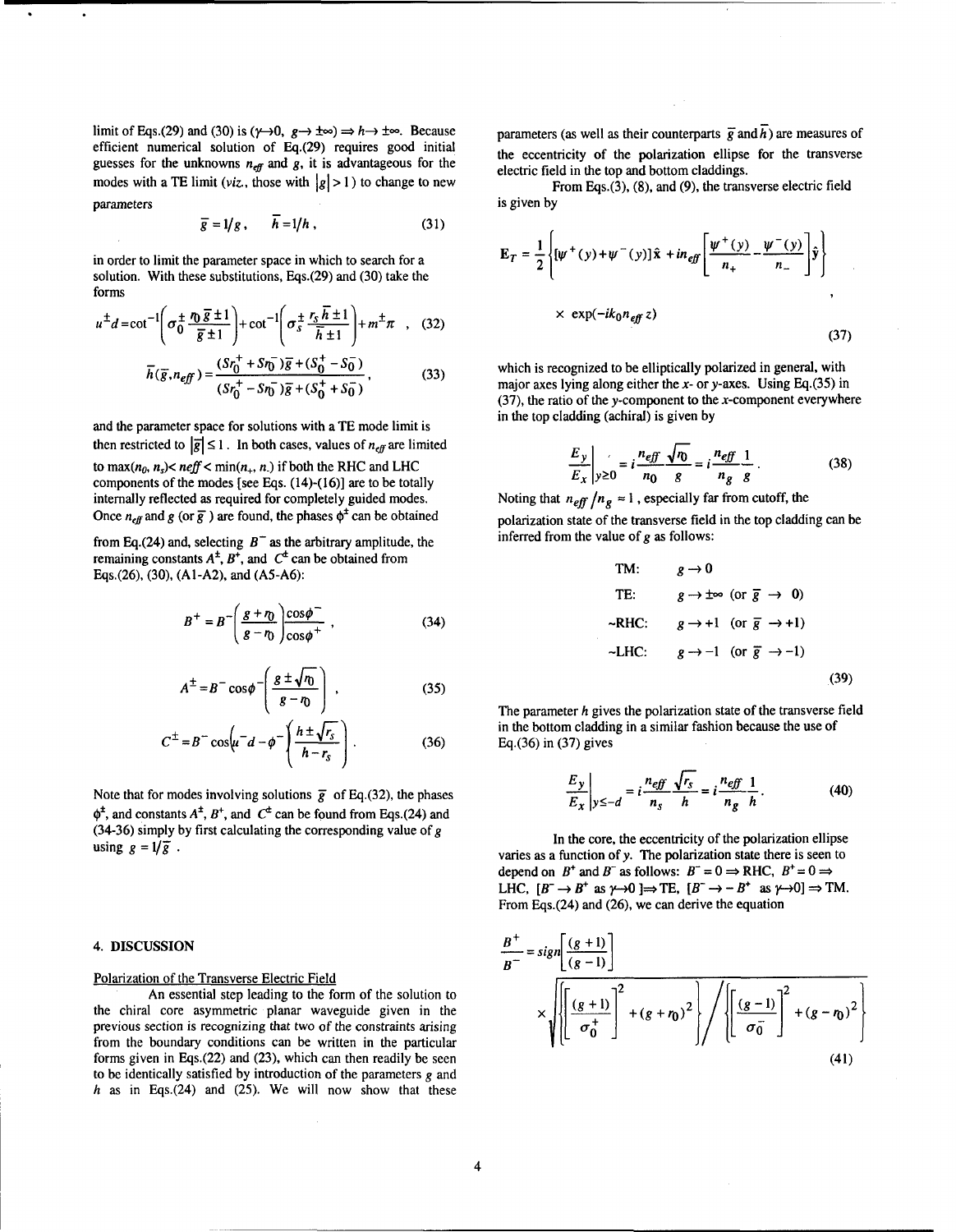

Figure 2. Plots of the eccentricity parameter **g** versus chirality for the first six elliptical modes in a planar waveguide with a 3  $\mu$ m thick core and  $n_r = 1.59$ ,  $n_\theta = 1.00$ ,  $n_s = 1.51$ . Top plot: modes that are RH elliptical for  $\gamma > 0$  (and LH elliptical for  $\gamma$  < 0) evolving from TM modes at  $y = 0$ . Bottom plot: modes that are LH elliptical for  $\gamma > 0$  (and RH elliptical for  $\gamma < 0$ ) evolving from TE modes at  $\gamma = 0$ .

which relates the polarization state in the core to the parameter **g.** 

In the limit of zero chirality, in which case  $\sigma_0^- \rightarrow \sigma_0^+$ , the TE and TM mode limits are obtained for  $g \rightarrow \pm \infty$  ( $\overline{g} \rightarrow 0$ ) and  $g \rightarrow$ 0, respectively. For the allowed modes in a chiral core waveguide, the transverse electric field is elliptically polarized. When the amount of chirality is small (as discussed more fully later), the modes are nearly TE (or TM) because the major axis is much larger than the minor axis. Modes with a predominant RHC polarization or LHC polarization are realized when  $g \rightarrow \pm 1$ , as can be seen from Eq.(41). There is a maximum on the righthand side of Eq.(41) as  $g \rightarrow 1$ , so that  $B^+/B^- >> 1$  resulting in predominantly RHC polarization, and a minimum as  $g \rightarrow -1$ , so that  $B^{\dagger}/B^- \ll 1$  resulting in predominantly LHC polarization.

#### Polarization Dependence on Chirality

In an achiral film, as is well known, the modes are transverse electric (TE) and transverse magnetic ( TM). An example of the transition with increasing chirality from TEVTM modes in the achiral case to predominantly right- and left-handed circularly polarized modes is demonstrated in Figure 2 for a planar waveguide with a 3  $\mu$ m thick core and  $n_e = 1.59$ ,  $n_0 = 1.00$ ,  $n<sub>s</sub> = 1.51$ . These values are illustrative of a chiral polymer on a glass substrate at a wavelength of 633nm. The parameter **g,**  which is proportional to the eccentricity of the polarization



Figure 3. Effective index  $n_{\text{eff}}$  vs thickness d curves for TE and TM modes in an achiral  $(y = 0)$  asymmetric planar waveguide with  $n_s = 1.59$ ,  $n_0 = 1.00$ ,  $n_s = 1.51$ .

ellipse, is plotted versus the chirality parameter  $\gamma$  for the first six elliptical modes. The top plot shows the modes that are RH elliptical for  $\gamma > 0$  (and LH elliptical for  $\gamma < 0$ ) evolving from TM modes at  $y = 0$ , and the bottom plot shows the modes that are LH elliptical for  $\gamma > 0$  (and RH elliptical for  $\gamma < 0$ ) evolving from TE modes at  $y = 0$ . For convenience, the curves are labeled according to the handedness of the mode for positive y. These curves are solutions of Eqs.(29) and (30) for the case  $|g|\leq 1$ , and Eqs.(32) and (33) for  $|g|>1$ . The horizontal dotted lines identify the values  $g = +1$  and  $g = -1$  corresponding to predominantly RHC and LHC polarization, respectively, of the transverse electric field. Note that for a given chirality, the higher the order the more elliptical (less circular) are the modes. The polarization eccentricity for a given elliptical mode also depends on the core thickness. as discussed in the next section.

# Thickness dependence and cutoff conditions

Figures 3 and 4 show the mode effective index as a function of increasing film thickness for an achiral  $(\gamma = 0)$  and a chiral ( $\gamma = 4.5 \times 10^{-5}$  µm) waveguide, respectively. In the wellknown case of the achiral waveguide (Figure 3), note that the effective indices for TE and TM modes of a given order get closer together as the thickness increases and there are no crossover points. In the chiral waveguide (Figure 4), on the other hand, the right-handed elliptical (RHE) and left-handed elliptical (LHE) modes of a given order separate as the core gets thicker and the RHE modes cross over LHE modes at numerous thickness values, as shown more clearly in the inset in Figure 4. In addition to the usual cutoff at a minimum thickness, the LHE modes all experience a second cutoff with increasing thickness determined by the chirality and refractive indices. This mode separation and mode crossover with increasing thickness were also found in the derivations in Refs. 12 and 18, but neither of these previous works discussed the existence of the second cutoff for completely guided LHE modes.

Just like the achiral case, the cutoff at minimum thickness for the LHE and RHE modes occurs when  $n_{\text{eff}}$  is at its minimum value, i.e., the larger of  $n_0$  and  $n_s$ . Assuming  $n_0 < n_s$ , the cutoff thickness is found by simultaneously solving for the cutoff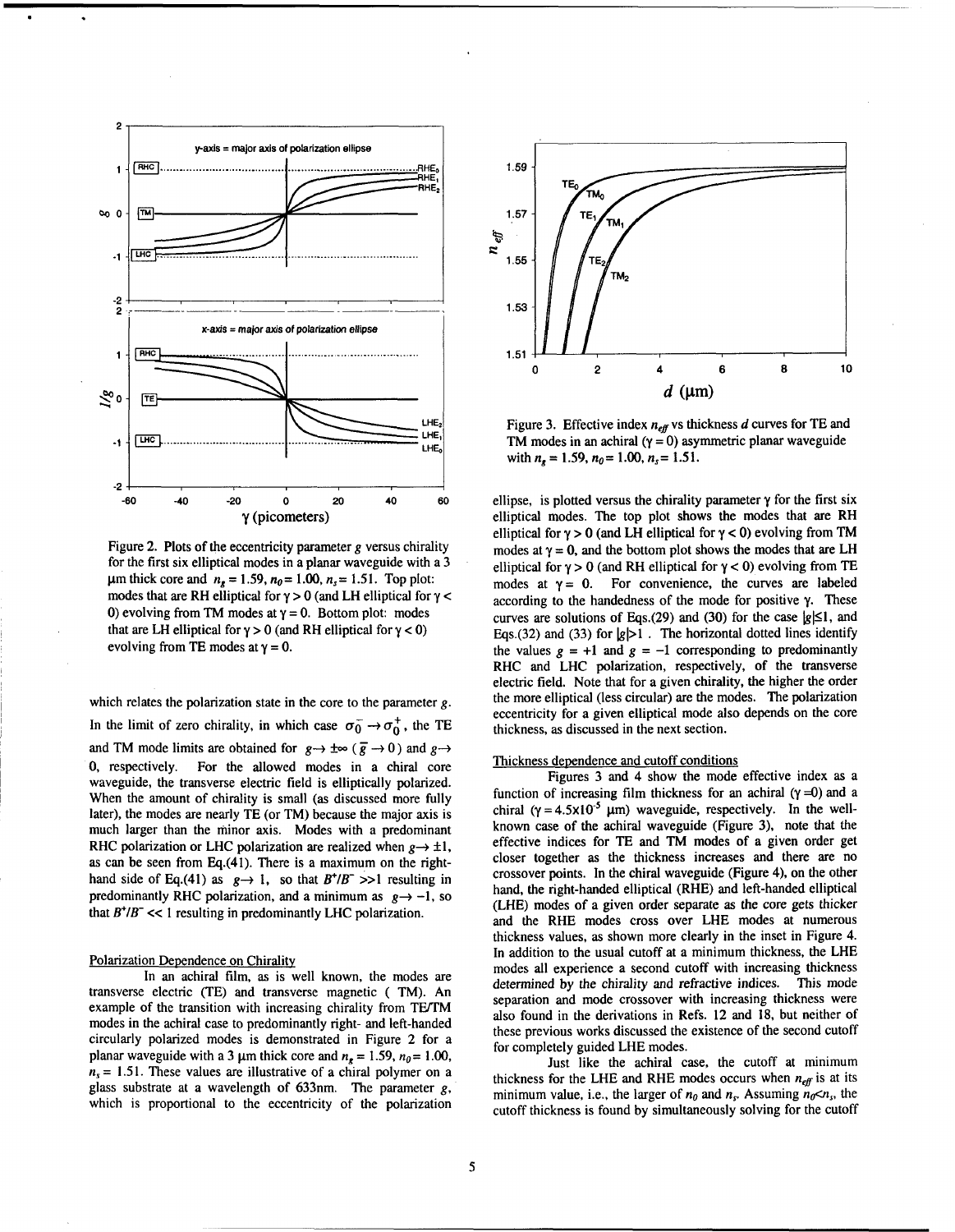

Figure 4. Effective index  $n_{\text{eff}}$  vs thickness  $d$  curves for RHE and LHE modes in a chiral  $\tilde{y} = 45$  pm) asymmetric planar waveguide with  $n_e = 1.59$ ,  $n_0 = 1.00$ ,  $n_s = 1.51$ . The inset is a blowup emphasizing the mode crossover points and second cutoff of the LHE modes.

values  $g_c$  and  $d_c$  with  $n_{eff} = n_s$  substituted in the two equations (29). (Because arccot ( $\infty$ ) = 0, the equations do not contain *h<sub>c</sub>*.) These equations can be conveniently solved in two steps. First, **g,** is found as the root of

$$
u_c^+ (\phi_c^- + M\pi) - u_c^- (\phi_c^+ + M\pi) = 0 \t\t(42)
$$

where

$$
u_c^{\pm} = k_0 \sqrt{(n^{\pm})^2 - n_s^2} \quad ,
$$

$$
\phi_C^{\pm} = \cot^{-1} \left[ (1 \pm \delta) \sqrt{\frac{(n^{\pm})^2 - n_s^2}{n_s^2 - n_0^2}} \frac{r_0 \pm g_c}{1 \pm g_c} \right],
$$
 (43)

and M represents the mode number **M+** for RHE or **M-** for LHE modes. Once  $g_c$  is found, the cutoff thickness at a given wavelength can then be obtained from

$$
k_0 d_c = \frac{\phi_c^{\pm} + M^{\pm} \pi}{\sqrt{(n^{\pm})^2 - n_s^2}}.
$$
 (44)

The cutoff value  $h_c$  is given by

 $\gamma > 0$ :

$$
h_c = r_s \left\{ 1 - 2 \left[ \frac{\cos(u_c^- d_c)(r_o + g_c)}{\cos(u_c^+ d_c)(r_o - g_c)} + 1 \right]^{-1} \right\}.
$$
 (45)

In Eqs. (42)-(45), the ranges of solutions for  $g_c$  are

1.590  $H\mathsf{H}$ 1.585 Ŕ  $n_{\textit{eff}}$ 1.580  $2<sub>0</sub>$ 1.575 1 1.570 n O 5 10 15  $d$  (µm)

Figure 5. A plot of the effective index (left axis) and eccentricity parameter  $g$  (right axis) for the RHE<sub>0</sub> mode versus thickness illustrating the variation in eccentricity in the vicinity of the intersections of the RHEo mode effect index (left axis) with the LHE modes (faint lines) for the same waveguide parameters as in Figure 4. The icons included to help visualize the eccentricity are: vertical double arrow - **TM,** horizontal double arrow  $-$  TE, ellipses  $-$  elliptical polarization with x or y major axis.

RHE(
$$
M=M^+
$$
)  $\Rightarrow$  0 $\lt g_c \le 1$ , LHE( $M=M^-$ )  $\Rightarrow$   $-\infty < g_c < r_0$   
 $\lt 0$ :  
RHE( $M=M^+$ )  $\Rightarrow$   $r_0 < g_c < \infty$ , LHE( $M=M^-$ )  $\Rightarrow -1 \le g_c < 0$ .  
(46)

For those cases in Eqs.(46) where  $|g_c| > 1$ , it is advantageous numerically to solve instead for  $\bar{g}_c$  using  $\bar{\phi}_c^{\pm}$  in place of  $\phi_c^{\pm}$  in Eqs.(42) and (44), where  $\overline{\phi}_c^{\pm}$  has the same definition as  $\phi_c^{\pm}$  in Eq.(43) but with  $g_c$  replaced by  $1/\overline{g}_c$ .

The second cutoff at maximum thickness for LHE modes (RHE modes when  $\gamma$ <0) arises because both of the equations (corresponding to the two signs) in Eq.(32) must be satisfied simultaneously for a given mode and the maximum real value of  $n_{\text{eff}}$  for completely guided modes is  $n_{\text{eff}} = n^+$  (when  $\gamma$ ) **0):'** No matter how dominant one handedness of circularly polarized waves becomes over the other handedness, both types of waves must be present in order to satisfy the boundary conditions. [Recall that both LHE and RHE waveguide modes are comprised of the total field from two RHC-polarized waves and two LHC-polarized waves, as in Eqs.(14) and (15), and  $n^{\pm}$  are the refractive indices associated with these waves.] Thus, even for

LHE modes  $u^+$  must be real, which requires that  $n_{\text{eff}} < n^+$ .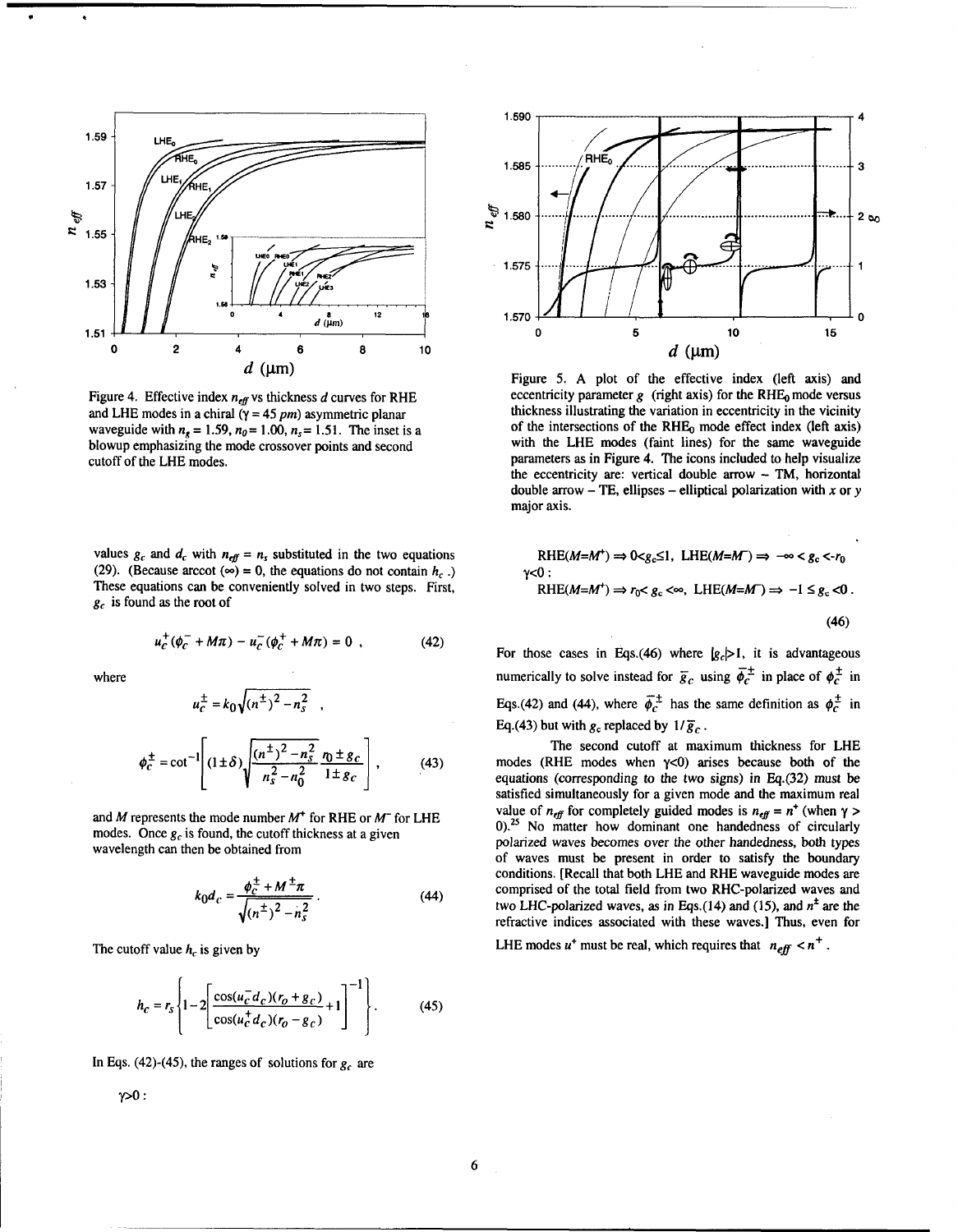

Figure **6.** Relationship of the substrate eccentricity parameter *h*  (short-dashed line) to the upper cladding eccentricity parameter  $g$  (solid line) as a function of thickness for the RHE<sub>0</sub> mode of Figures 4 and 5. The inset shows  $h \approx g$  when  $m^- - m^+$ is even and  $h \approx 1/g$  when  $m^- - m^+$  is odd. Also shown for reference is the core amplitude ratio  $B^{\dagger}/B$  versus thickness.

Noting that the cutoff here occurs also with nearly circular polarization, we put  $n_{\text{eff}} = n^+$  together with  $g = h = -1$  in Eq.(32) to obtain

$$
d_{c2}(M^{-}) = \left\{ \cot^{-1} \left[ (1-\delta) \sqrt{\frac{(n^{-})^2 - (n^{+})^2}{(n^{+})^2 - n_0^2}} \frac{r_0 + 1}{2} \right] + \cot^{-1} \left[ (1-\delta) \sqrt{\frac{(n^{-})^2 - (n^{+})^2}{(n^{+})^2 - n_s^2}} \frac{r_s + 1}{2} \right] + M^{-} \pi \right\} / k_0 \sqrt{(n^{-})^2 - (n^{+})^2}
$$
(47)

Because  $\delta \ll 1$ , an approximate value for this cutoff thickness is given by

$$
d_{c2}(M^-) \approx \frac{1}{2k_0 n_g} \left[ \frac{(M^-+1)}{\sqrt{\delta}} \pi - \left( \frac{1+\eta_0}{\sqrt{1-\eta_0}} + \frac{1+r_s}{\sqrt{1-r_s}} \right) \right]. \tag{48}
$$

From this expression it can be seen that in the achiral limit (whence  $\delta \rightarrow 0$ ), this second cutoff thickness becomes infinite, consistent with the nonexistence of such a second cutoff in the achiral case. The maximum thickness cutoff of the  $LHE_0$  mode for the example in Figure 4, which has  $y=4.5\times10^{-5}$  µm, occurs at slightly less than 3  $\mu$ m. This value of  $\gamma$  corresponds to a bulk rotatory power of 642 deg/mm at a wavelength of 633nm. For reference, a bulk rotatory power of 30 deg/mm ( $\gamma$ =2.1×10<sup>-6</sup> µm)



Figure 7. Detail of the crossover of mode  $RHE_0$  (dotted line) with LHE, (solid line) in Figures **4-6.** Top plot: effective indices versus thickness. Bottom plot: eccentricity parameter *g* for RH polarization ( $1/g$  for LH polarization) versus thickness. In the narrow transition region, indicated by vertical dotted lines, only LH polarization exists.

results in a maximum thickness cutoff of 16.7  $\mu$ m for the LHE<sub>0</sub> mode.

At this point, we note the connection between our solutions and the approximate solutions for the asymmetric planar waveguide given in Ref. 18. We can obtain the RHC mode equations of their work by putting  $g=1$ ,  $h=1$ ,  $r_s=1$ , and solve  $Eq.(29)$  with the plus sign while ignoring the corresponding equation with a minus sign. Similarly, their LHC modes can be obtained by setting  $g = -1$ ,  $h = -1$ ,  $r_s = 1$  and solve Eq.(29) with the minus sign while ignoring the companion equation with a plus sign. This gives reasonably good values for the effective indices of the RH-modes in general and for the LH modes between the low and high thickness cutoff values. However, the approximations used in Ref. 18 resulted in missing the second thickness cutoff for the LHE modes  $(\gamma > 0)$  and ignoring the fact that higher order modes have differing degrees of elliptical polarization (see Figure 2).

#### Eccentricity and mode crossover points

In this section we examine the behavior of mode eccentricity with increasing thickness, the relationship between the integers  $m^{\pm}$  and the mode order numbers  $M^{\pm}$ , and the details of the mode crossover points. In Figure 5 is plotted the effective index (left axis) for the  $RHE_0$  mode along with the eccentricity<br>parameter  $\rho$  (right axis) as a function of thickness. With parameter  $g$  (right axis) as a function of thickness. increasing thickness  $d$ , the effective index  $n_{\text{eff}}$  for RHE<sub>0</sub> crosses over successively higher LHE modes, viz.,  $\widetilde{LHE}_1$ , LHE<sub>2</sub>, etc. To obtain this curve for mode  $M^{\dagger}=0$ , Eqs.(29) and (30) are solved, starting from cutoff, with  $m^+ = 0$  and, initially,  $m^- = 0$ . The eccentricity parameter *g* for the upper cladding starts out small in this example (nearly TM, with the y-axis the major axis of the polarization ellipse) but increases to  $g = 1$  (circular polarization) as *d* increases. There is then a  $\pi$  discontinuity in arccot and  $m<sup>2</sup>$ increases by 1 to  $m = 1$ . With further increase in thickness, the x-axis becomes the major polarization axis (because  $g > 1$ ) and eventually  $g \rightarrow \infty$  (TE) as RHE<sub>0</sub> crosses over LHE<sub>1</sub>. After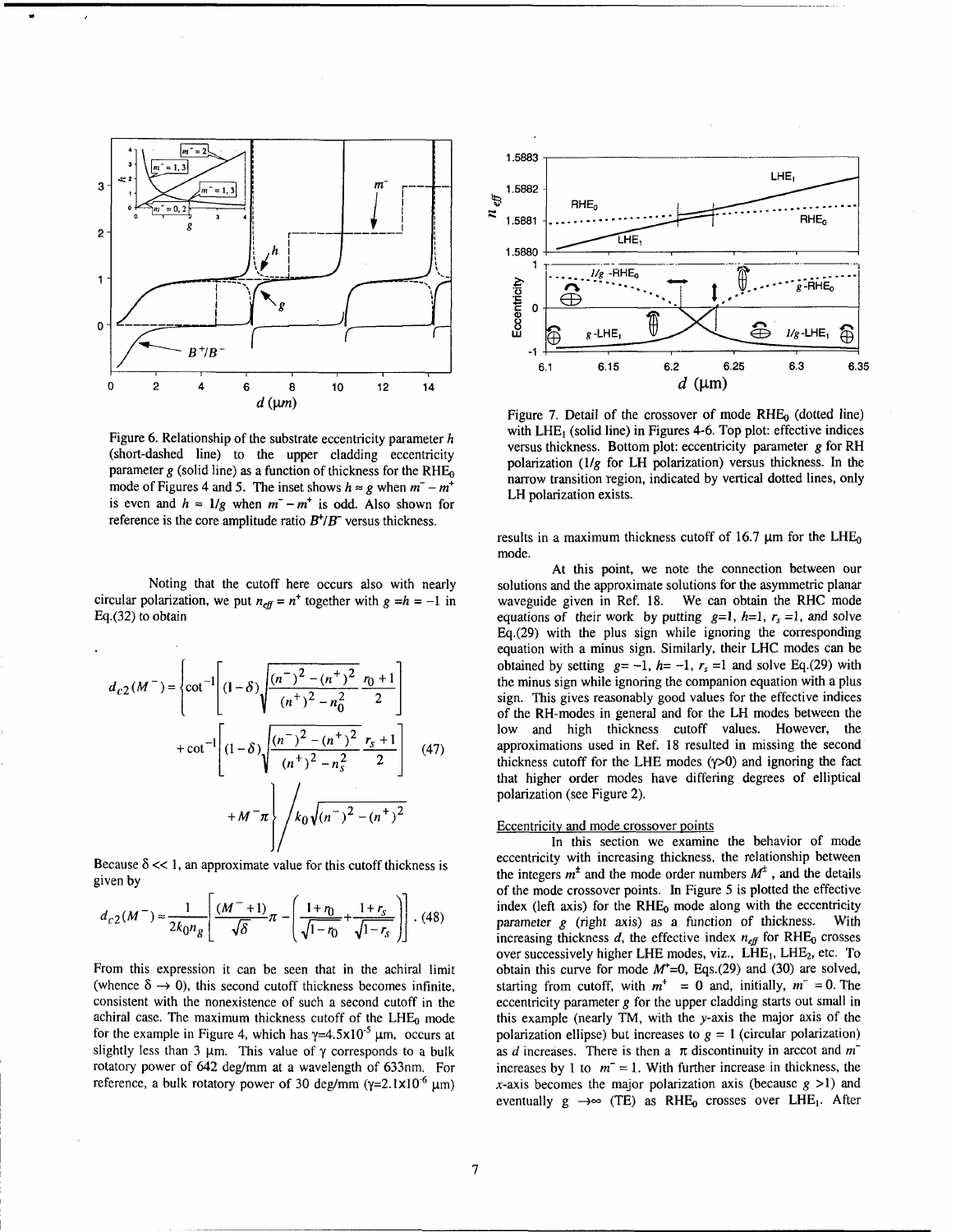

Figure 8. Effective index  $n_{\text{eff}}$  vs. thickness  $k_0$  mode curves for a 2  $\mu$ m thick core with  $n_s = 1.59$ ,  $n_0 = 1.00$ , and  $n_s = 1.57$ . The LHE modes are cut off by the line  $n_{\text{eff}} = n^+(k_0)$ , while the RHE modes are asymptotic to this line undergoing a high frequency cutoff when  $n^+(k_0) \rightarrow n_s$ .

crossing over LHE<sub>1</sub>, the sequence repeats, starting with  $g = 0$  ( TM), then RH elliptical with major y-axis, increasing to  $g = 1$ (circular, where  $m^-$  is bumped up to  $m^- = 2$ ), then RH elliptical with major x-axis, and finally  $g \rightarrow \infty$  (TE) as the LHE<sub>2</sub> crossover approaches. Polarization ellipse icons are included in Figure 5 to help visualize this sequence. In general, for an RHE mode  $M^*$ , we fix  $m^+ = M^+$  in Eqs.(29) and (30) [or Eqs.(32) and (33)] and  $m^$ varies according to  $m = M^+$ ,  $M^+ + 1$ ,  $M^+ + 2$ , ... with increasing d.

The polarization parameter  $h$ , which is proportional to the eccentricity in the substrate, satisfies  $h \approx g$  when  $m^- - m^+$  is an even integer, and  $h \approx 1/g$  when  $m^{-} - m^{+}$  is an odd integer. This is shown in Figure 6, where h, g,  $m^{-}$ , and  $B^{+}/B^{-}$ , are plotted versus thickness for the  $RHE_0$  mode. The inset shows h plotted directly against  $g$ .

A similar sequence of events occurs for the LHE modes with the differences that now  $g$  is negative and a given LHE mode only crosses over RHE modes of lower mode number as the thickness increases. In general, for LHE mode *M*-, we fix  $m^2 = M$ <br>and  $m^+$  varies according to  $m^+ = M$ ,  $M - 1$ ,  $M - 2$ , ..., -1 with increasing thickness, with cutoff occurring while  $m<sup>+</sup> = -1$ .

It would seem that there is an abrupt polarization discontinuity at the cross-over points in Figure 5. However, on closer examination, it turns out that there is a transition region at the mode crossovers, as illustrated in Figure 7 with vertical dotted lines for the  $RHE_0/LHE_1$  crossover. Inside this small region, both modes are LH elliptical – one with an  $x$ -major axis and one with a y-major axis. The effective index curve for  $RHE_0$  merges continuously from the left into the  $LHE_1$  curve, and the eccentricity for  $RHE_0$  varies continuously from RH elliptical, with x-major axis, to TE ( $1/g=0$ ), to LH elliptical with x-major axis. The effective index curve for  $LHE_1$  merges continuously from the left into the RHE<sub>0</sub> curve, and the eccentricity for  $LHE_1$ varies continuously from LH elliptical, with y-major axis, to TM  $(g=0)$ , to RH elliptical with y-major axis. Although this behavior



Figure 9. Eccentricity parameter g for the first three RHE modes (top plot) and  $1/g$  for the first three LHE modes (bottom plot) versus thickness for chirality  $y=0.45$  picometers (solid line) and  $y=4.5$  picometers (dotted line) in a symmetric waveguide with  $n<sub>s</sub> = 1.59$  and  $n<sub>0</sub> = n<sub>s</sub> = 1.57$ . The values at cutoff [see Eq.(52)] for all but the zeroth order modes are  $g_c = \pm r_s$ , where, in this example,  $r_s = 0.975$ ; note the initial rapid falloff and subsequent rise for  $d>d_c$ .

contradicts, somewhat, the designation RHE inside this region, we maintain the RHEILHE mode designations because the crossover transition regions are very small.

In general, the thickness values for the transition region edges for the RHE<sub>M</sub>+ mode at the LHE<sub>M</sub> crossover region can be obtained from Eqs.(29) using

$$
\underline{M^- - M^+} = \text{odd integer}
$$
  
\nlow-d side: 1/g = 0, h = 0  
\nhigh-d side: g = 0, 1/h = 0;  
\n
$$
\underline{M^- - M^+} = \text{even integer}
$$
  
\nlow-d side: 1/g = 0, 1/h = 0  
\nhigh-d side: g = 0, h = 0.

These substitutions in Eq.(29), together with  $m^- = M^-$  and  $m^+ =$  $M^+$ , yield two equations with unknowns  $n_{\text{eff}}$  and d. They can be straightforwardly solved by first eliminating  $d$ , solving the resulting equation numerically for  $n_{\text{eff}}$ , and then using either of the original equations to find  $d$ .

#### Frequency dependence

Ref. 18 predicted two frequency cutoff values for the right-handed modes.<sup>26</sup> We will show that both RHE and LHE modes have a low-frequency and a high-frequency cutoff for completely guided modes, although for different reasons. The low frequency cutoff is the usual one that corresponds to the maximum wavelength  $\lambda_c$  for which a waveguide of given thickness d can still support the mode  $M^{\pm}$  of interest. This can be found by simultaneously solving for the cutoff values  $k_{0c} = 2\pi/\lambda_c$  and  $g_c$  in the two equations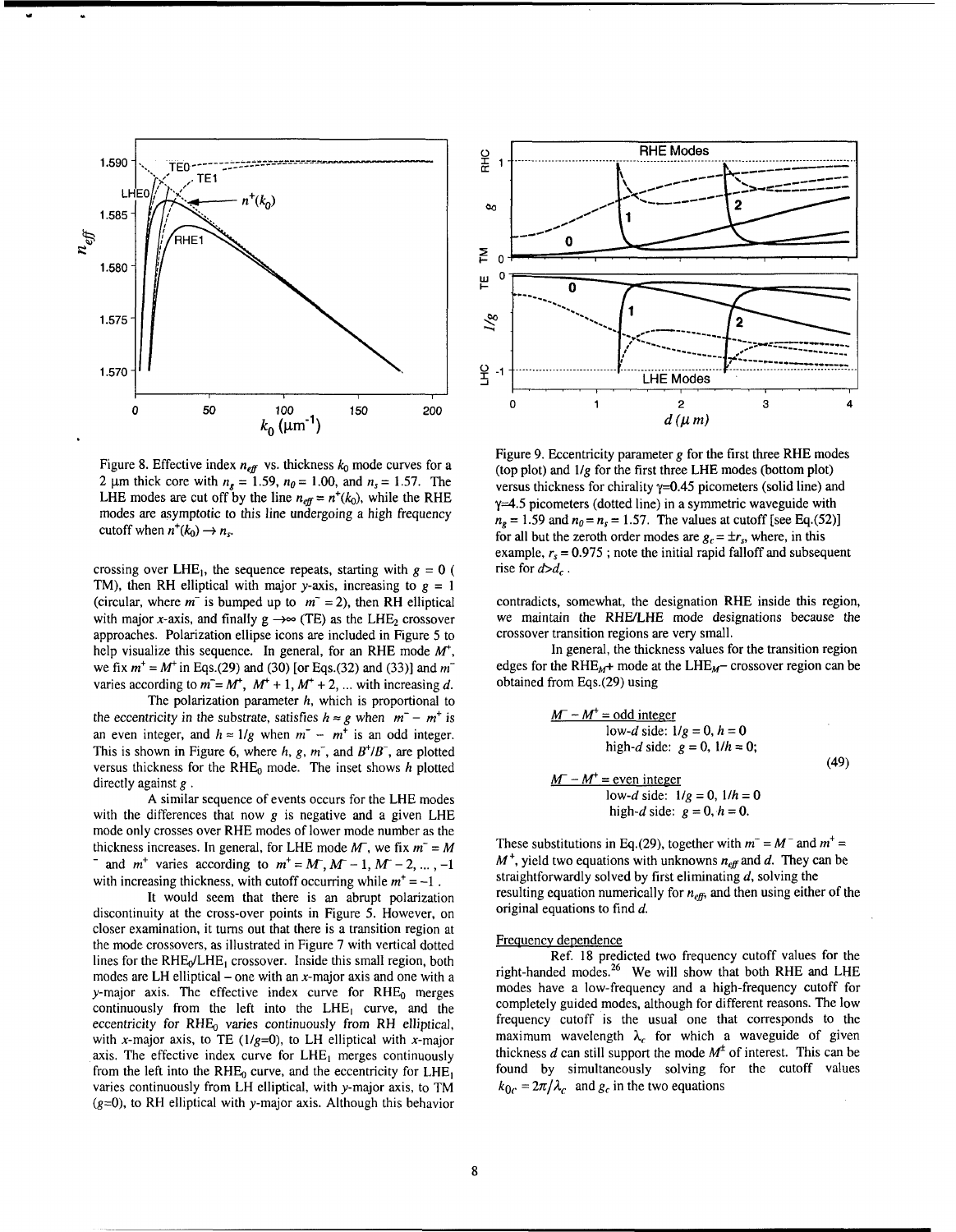$$
u_c^{\pm}d = \phi_c^{\pm} + m^{\pm}\pi , \qquad (50)
$$

where  $u_c^{\pm}$  and  $\phi_c^{\pm}$  are given by Eqs.(43), taking into account that  $\delta = k_0 n_s \gamma$  and  $n^{\pm} = n_g/(1 \pm \delta)$  are wavelength dependent. At this cutoff we put  $m^+ = m^- = M^+$  for RHE modes and  $m^+ = m^- = M^-$  for LHE modes.

Starting from these cutoff values, Figure 8 shows the effective index for the first two LHE and RHE modes plotted as a function of  $k_0 = 2\pi/\lambda$  for a 2  $\mu$ m thick core with  $n_e = 1.59$ ,  $n_0 =$ 1.00, and  $n_s = 1.57$ . In the interest of simplicity, the frequency dependence of the chirality parameter  $\gamma$  and of the average index  $n<sub>r</sub>$  is not taken into account in this plot. For reference, the frequency dependence of the effective index for the first two TE modes are plotted for the achiral guide with a core index of  $n_e$ . (The **TM** modes are virtually indistinguishable from the **TE**  Just as there is a maximum thickness cutoff for completely guided LHE modes, there is a high frequency cutoff that occurs as  $n_{eff} \rightarrow n^+(k_0)$  for these modes. The numerical value can be obtained by finding the root  $k_{0c2}$  that satisfies Eq.(48) [after replacing  $d_{c2}$  with the desired thickness  $d$ ] together with (6). The corresponding left-handed polarized modes in Ref. 18 have no high frequency cutoff and continue indefinitely with increasing  $k_0$ .

A high frequency cutoff for the right-handed modes<sup>18</sup> seen in Figure 8 arises because in order for completely guided

modes to exist the effective index is limited to  $n_s < n_{eff} < n^+$ (here assuming  $\gamma > 0$  and  $n_s > n_0$ ). As  $n^+ = n_g/(1+\delta)$  decreases with increasing  $\delta$  (decreasing  $\lambda$ ), there will be some sufficiently short wavelength such that the limit  $n^+ \rightarrow n_s \Rightarrow \delta \approx (1 - r_s)/2$ is reached, and no guided modes are allowed.

The eccentricity parameter g also undergoes dramatic changes as a function of frequency at a fixed thickness, like those changes shown in Figs. (5) and (6) for the case of changing thickness and fixed frequency.

# The symmetric chiral-core planar waveguide

As the refractive index  $n_0$  of the upper cladding approaches  $n<sub>s</sub>$  for the lower cladding, the ranges of thickness values where  $m^-$  -  $m^+$  is an odd integer (for example, the regions in Figure 6 where  $h \approx 1/g$ ) become narrower and narrower until, in the limit  $n_0 = n_s$ , only even integer differences exist and  $h = g$ everywhere. In this limit, Eq.(29) reduces to

$$
u^{\pm}d=2\phi^{\pm}+m^{\pm}\pi\,,\qquad(51)
$$

with  $\phi^{\pm}$  given by Eq.(24). [Note that Eq.(25) is now equivalent to (51)]. When Eq.(51) is solved for  $\phi^{\pm}$  and substituted in Eq.(11), the solutions to Eqs.(lO) in the core take the forms

$$
\psi_{core}^{\pm}(y) = B^{\pm} \cos \left( \mu^{\pm} (y + d/2) + m^{\pm} \pi/2 \right), \ 0 < y < -d \ , \ (52)
$$

which are easily seen to separate into even or odd functions (viz., pure cosines or sines) depending on whether  $m<sup>+</sup>$  are even or odd integers, respectively. As the waveguide thickness increases for RHE modes ( $m^+ = M^+$ ), the integer  $m^-$  progresses through the series  $m = M^+$ ,  $M^+$  + 2,  $M^+$  + 4, ..., with the change to the next higher value occurring as  $g$  passes through  $+1$ . For the LHE modes  $(m^- = M^-)$ ,  $m^+$  varies according to  $m^+ = M^- - 2$  (for  $M^- \neq 0$ ,  $M^-$ ,  $M^- - 2$ ,  $M^- - 4$ , ... with the change to the next value occurring as  $g$  passes through  $-1$ ; the second cutoff at maximum thickness occurs at  $m^+=0$  for even modes and  $m^+=-1$ for odd modes.

The cutoff at minimum thickness for the symmetric waveguide, given by Eq.(44) with  $\phi_c^{\pm} \rightarrow 0$  as  $n_0 \rightarrow n_s$ , is the same as found in Ref. 12. As in the achiral case, the zeroth order modes persist down to  $d=0$ . To obtain the values of  $g$  at cutoff, we use Eq.(51) with (43) in the limit  $n_{\text{eff}} \rightarrow n_s = n_0$ . For the cutoff of RHE modes  $(g>0, m^+ = M^+)$  we have  $\phi_c^+ \to 0$  and  $\phi_c^- \neq 0$ , while  $\phi_c^+ \neq 0$  and  $\phi_c^- \rightarrow 0$  for the cutoff of LHE modes (g<0,  $m^{-}$ =M<sup>-</sup>). For  $\delta \neq 0$  we get

$$
g_C^{\pm} = \begin{cases} -G \pm \sqrt{G^2 + r_s}, & M^{\pm} = 0 \\ \pm r_s, & M^{\pm} \neq 0 \end{cases}
$$
 (53)

where

$$
G = \frac{\Delta_s^2}{\delta (1 - \Delta_s)} \tag{54}
$$

It is notable that for  $M^{\pm} \neq 0$ , the cutoff value of the eccentricity parameter  $g$  is independent of the chirality parameter  $\gamma$ , so long as  $\gamma \neq 0$ . This is illustrated in Figure 9, which shows the behavior of **g** near cutoff for the first three RHE and LHE modes. In addition, as follows from Eq.(41),  $B = 0$  at an RHE cutoff and  $B^+=0$  at an LHE cutoff. The second cutoff at maximum thickness for the LHE modes in the symmetric case is given by Eqs.(47) and (48) with  $r_0 = r_s$ .

#### **5. CONCLUSION**

In this paper we have presented the general solution in Eqs.(29) and (30) for modes in an asymmetric planar waveguide with an isotropic chiral core in terms of a pair of parameters **g** and h related to the eccentricity of the polarization ellipse for the transverse electric field [see Eqs.(38) and (40)l. The symmetric waveguide is discussed as a limiting case. This formulation provides insight into the transition, with increasing chirality of the core, from TE/TM modes in the achiral case to modes with nearly right-handed and left-handed circular polarization. The polarization of the transverse electric field for the modes is elliptical in general with RHE (right-handed elliptical) modes evolving from TM modes and LHE modes evolving from **TE**  modes as the chirality parameter  $\gamma$  increases from zero. The eccentricity of the polarization of the transverse electric field varies dramatically with thickness and with frequency. Expressions for the minimum thickness cutoff values are given in Eqs.(42)-(44) for the asymmetric waveguide and in Eqs.(44) and (53) for the symmetric waveguide. For materials with positive y, completely guided LHE modes (RHE modes for negative y) experience a second thickness cutoff, given by Eq.(48), so that total internal reflection of both the RHC and LHC components of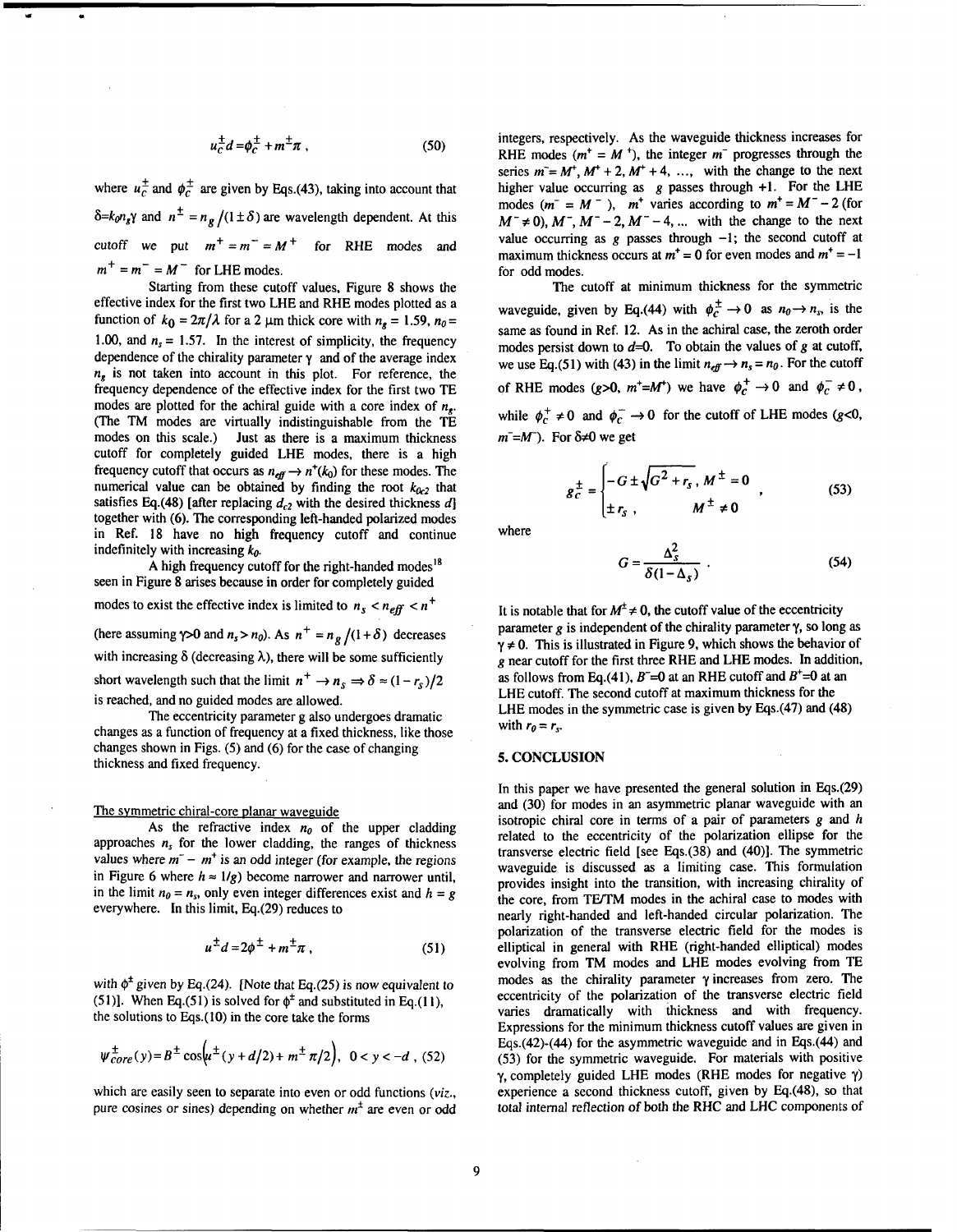these left-handed modes occurs only between a minimum and maximum thickness. Correspondingly, there are also minimum and maximum frequency cutoffs. Although the existence of a maximum frequency cutoff for the RHE modes has been reported earlier<sup>18</sup>, the second cutoff conditions have heretofore not been reported for the LHE modes. The unique polarization properties of chiral waveguides discussed in this paper may lead to new and useful device designs.

# **Appendix: Boundary Conditions**

The continuity of the tangential components of E and **H** , viz.,  $E_x$ ,  $E_z$ ,  $H_x$ , and  $H_z$  at the two interfaces,  $y = 0$  and  $y = -d$ , gives rise to a set of **8** equations -one less in number than the nine unknowns  $A^{\pm}$ ,  $B^{\pm}$ ,  $C^{\pm}$ ,  $\phi^{\pm}$ , and  $n_{\text{eff}}$  – leaving arbitrary the overall amplitude of the lightwave. From **Eqs.(3)** together with **(a), (9),** and **(I 1),** one gets

$$
E_x
$$
 at  $y=0$ :

$$
B^{+} \cos \phi^{+} + B^{-} \cos \phi^{-} = A^{+} + A^{-} \tag{A1}
$$

 $H_r$  at y=0 :

$$
B^{+}\cos\phi^{+}-B^{-}\cos\phi^{-}=\sqrt{r_{0}}\left(A^{+}-A^{-}\right)
$$
 (A2)

 $E_z$  at  $y=0$ :

$$
B^{+}\sqrt{n_{0}}\sigma_{0}^{+}\sin\phi^{+} + B^{-}\sqrt{n_{0}}\sigma_{0}^{-}\sin\phi^{-} = A^{+} - A^{-}
$$
 (A3)

 $H_2$  at  $y=0$ :

$$
B^{+}\sigma_{0}^{+}\sin\phi^{+} + B^{-}\sigma_{0}^{-}\sin\phi^{-} = A^{+} + A^{-}
$$
 (A4)

 $E_x$  at y=-d:

$$
B^{+}\cos(u^{+}d - \phi^{+}) + B^{-}\cos(u^{-}d - \phi^{-}) = C^{+} + C^{-}
$$
 (A5)

 $H_x$  at y=-d:

$$
B^{+}\cos(u^{+}d - \phi^{+}) - B^{-}\cos(u^{-}d - \phi^{-}) = \sqrt{r_{s}}(C^{+} - C^{-})
$$
\n(A6)

$$
\frac{E_z \text{ at } y = -d}{B^+ \sqrt{r_s} \sigma_s^+ \sin(u^+ d - \phi^+) - B^- \sqrt{r_s} \sigma_s^- \sin(u^- d - \phi^-) = C^+ - C^-}
$$
\n(A7)

$$
B^{+}\sigma_{s}^{+}\sin(u^{+}d-\phi^{+})+B^{-}\sigma_{s}^{-}\sin(u^{-}d-\phi^{-})=C^{+}+C^{-},
$$
\n(A8)

where  $\sigma_0^{\pm}$ ,  $\sigma_s^{\pm}$ ,  $r_0$ , and  $r_s$  are defined in Eq.(18).

Eliminating  $A^{\dagger}$  in the first four equations gives

$$
B^{+}(\sigma_0^{+} \sin \phi^{+} - \cos \phi^{+}) + B^{-}(\sigma_0^{-} \sin \phi^{-} - \cos \phi^{-}) = 0
$$
 (A9)

and

$$
B^{+}(\eta \sigma_0^{+} \sin \phi^{+} - \cos \phi^{+}) - B^{-}(\eta \sigma_0^{-} \sin \phi^{-} - \cos \phi^{-}) = 0,
$$
\n(A10)

while elimination of  $C^{\text{t}}$  in the last four equations gives

$$
B^{+}\left[\sigma_{s}^{+}\sin(u^{+}d-\phi^{+})-\cos(u^{+}d-\phi^{+})\right] + B^{-}\left[\sigma_{s}^{-}\sin(u^{-}d-\phi^{-})-\cos(u^{-}d-\phi^{-})\right] = 0
$$
 (A11)

and

$$
B^{+}\left[r_{s}\sigma_{s}^{+}\sin(u^{+}d-\phi^{+})-\cos(u^{+}d-\phi^{+})\right] -B^{-}\left[r_{s}\sigma_{s}^{-}\sin(u^{-}d-\phi^{-})-\cos(u^{-}d-\phi^{-})\right]=0
$$
 (A12)

As discussed in the body of this paper, these last four equations determine the effective indices  $n_{\text{eff}}$ , the phases  $\phi^{\pm}$ , and the ratio  $B^{+}/B^{-}$ .

### ACKNOWLEDGEMENTS

The author wishes to thank Jeffery Maki for pointing out several key references and gratefully acknowledges support of the U.S. Office of Naval Research through the In-house Laboratory Independent Research Program.

### REFERENCES

<sup>1</sup> D.L. Jaggard, A.R. Mickelson, and C.H. Papas, "On electromagnetic waves in chiral media," J. **Appl. Phys. 19, 21 l(1979).** 

 $2$  A. Lahtakia, V.K. Varadan, and V.V. Varadan, Time-Harmonic Electromagnetic Fields in Chiral Media, Lecture Notes in Physics Series **335** (Springer-Verlag, Berlin, **1989).** 

 $3$  N. Engheta and D.L. Jaggard, "Electromagnetic chirality and its applications," **IEEE Trans. Antennas and Propagation** ' **30,6(1988).** 

V.K. Varadan, A. Lakhtakia, and V.V. Varadan, "Propagation in a parallel plate waveguide wholly filled with a chiral medium," J. **Wave Muter. Interact. 3,267(1988).** 

N. Engheta and P. Pelet, "Modes in Chirowaveguides," **Optics Letters 14(1 I), 593(1989).** 

P. Pelet and N. Engheta, "The Theory of Chirowaveguides, " **IEEE Trans. Antennas and Propagation 38(1), 90(1990)** ' L. Zhang, Y. Jiao, and C. Liang, "The dominant mode on

parallel-plate chirowaveguides," **IEEE Trans. Microwave Theory and Techniques 42,2009(1994).** 

<sup>8</sup> See for example, A. Yariv and P. Yeh, Optical Waves in Crystals (New York, J. Wiley and Sons, **1984),** section **4.9.**  <sup>9</sup> For a recent review, see M.M. Green, J.-W. Park, T. Sato, S. Lifson, R.L.B. Selinger, J.V. Selinger, **Angew. Chem. Int.** *Ed.* **38, 3138 (1999).** 

**'O** Highly chiral oligimers have been realized, for example, in metallocenes [T.J. Katz, A. Sadhakar, M.F. Teasley, A.M. Gilbert, W.E. Geiger, M. P. Robben, M. Wuensch, and **M.D.**  Ward, J. **Am. Chem. Soc. 115,3182(1993).]** but additional requirements of low optical loss and incorporation into polymers with good film-forming properties must be met. <sup>11</sup> M. Chien, Y. Kim, and H. Grebel, "Mode conversion in optically active and isotropic waveguides," **Optics Letters 14, 826(1989).**